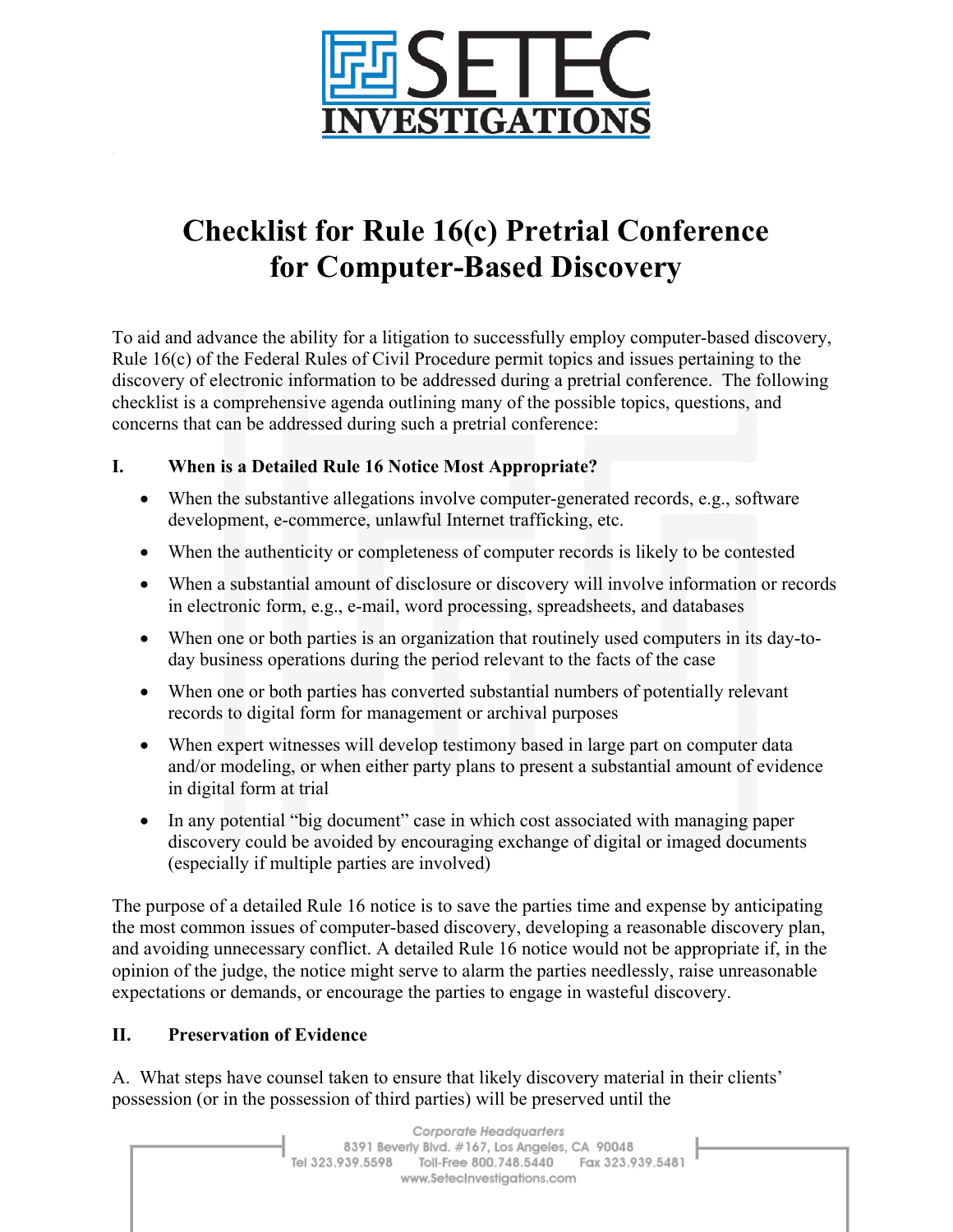discovery process is complete? If counsel have not yet identified all material that should be disclosed or may be discoverable, what steps have been taken to ensure that material will not be destroyed or changed before counsels' investigations are complete?

If more specific direction is needed:

- B. Have counsel identified computer records relevant to the subject matter of the action, e.g.,
	- Word processing documents, including drafts or versions not necessarily in paper form
	- Databases or spreadsheets containing relevant information
	- E-mail, voicemail, or other computer-mediated communications
	- Relevant system records, such as logs, Internet use history files, and access records
- C. Have counsel located the following computer records:
	- Active computer files on network servers
	- Computer files on desktop or local hard drives
	- Backup tapes or disks, wherever located
	- Archival tapes or disks, wherever located
	- Laptop computers, home computers, and other satellite locations
	- Media or hardware on which relevant records may have been "deleted" but are recoverable using reasonable efforts

D. Have counsel made sure all relevant computer records at all relevant locations are secure, e.g.,

- Suspended all routine electronic document deletion and media recycling
- Segregated and secured backup and archival media
- Created "mirror" copies of all active network servers, desktop hard drives, laptops, and similar hardware
- E. Have counsel considered entering into an agreement to preserve evidence?
- F. Does either party plan to seek a preservation order from the court?

#### **III. Disclosure and Preliminary Discovery**

A. Have counsel designated technical point-persons who know about their clients' computer systems to assist in managing computer records and answering discovery requests?

B. Have counsel prepared a description of their respective parties' computer systems for exchange? Does either party need to know more before discovery can proceed?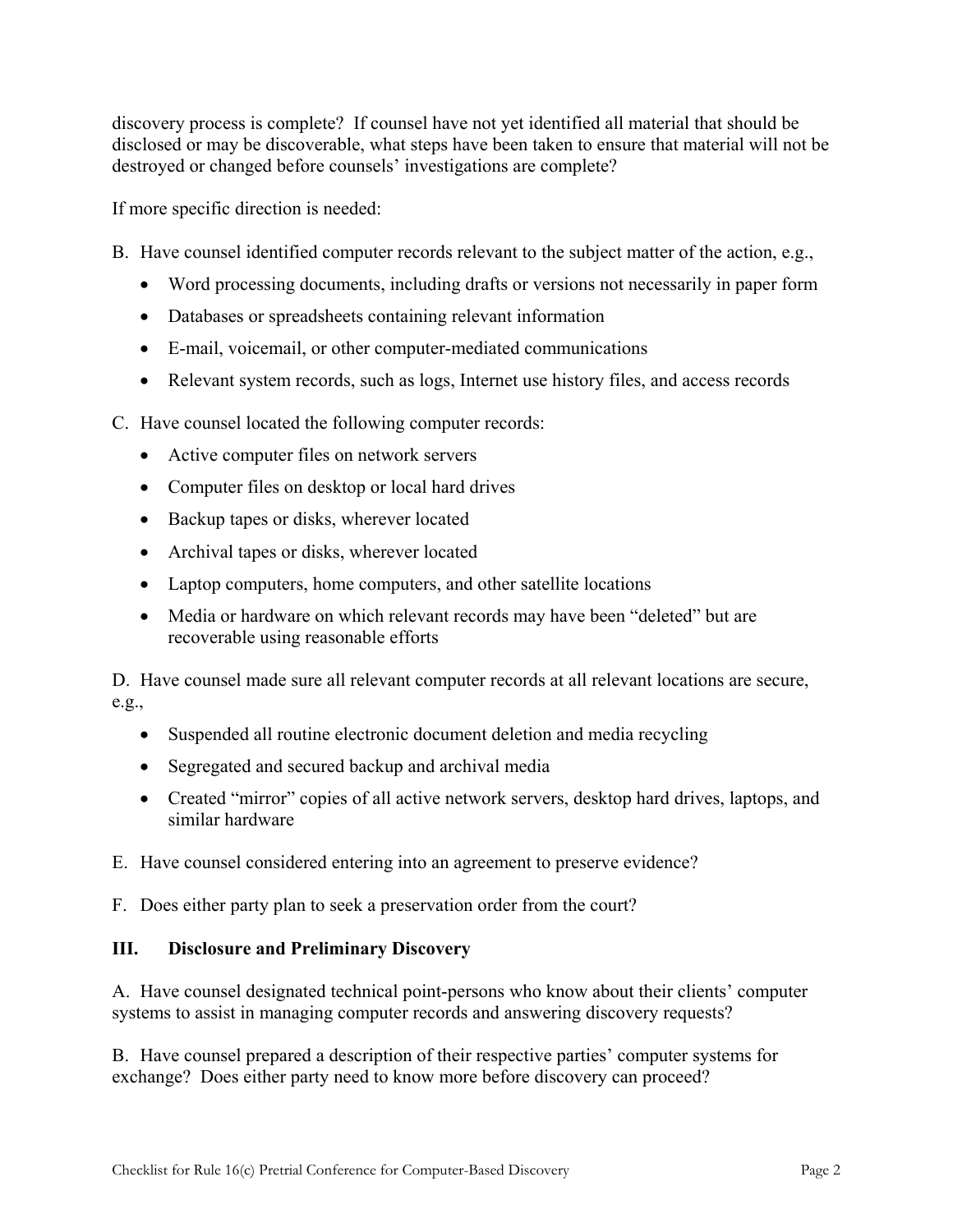If, after considering whether the hints in the following list may do more harm than good, the judge determines that the parties are unclear as to what they need to know at this stage and should get further guidance, the judge may suggest that they exchange information on the following points:

- Number, types, and locations of computers currently in use
- Number, types, and locations of computers no longer in use, but relevant to the facts of the case
- Operating system and application software currently in use
- Operating system and application software no longer in use, but relevant to the facts of the case
- Name and version of network operating system currently in use
- Names and versions of network operating systems no longer in use, but relevant to the facts of the case
- File-naming and location-saving conventions
- Disk or tape labeling conventions
- Backup and archival disk or tape inventories or schedules
- Most likely locations of records relevant to the subject matter of the action
- Backup rotation schedules and archiving procedures, including any backup programs in use at any relevant time
- Electronic records management policies and procedures
- Corporate policies regarding employee use of company computers and data
- Identities of all current and former personnel who had access to network administration, backup, archiving, or other system operations during any relevant time

C. Do counsel anticipate the need to notice any depositions or propound any interrogatories to obtain further information about the opposing party's computer systems or electronic records management procedures?

D. Have counsel explored with their clients (in appropriate situations) the procedures and costs involved to:

- Locate and isolate relevant files from e-mail, word processing, and other collections
- Recover relevant files generated on outdated or dormant computer systems (so-called "legacy data")
- Recover deleted relevant files from hard drives, backup media, and other sources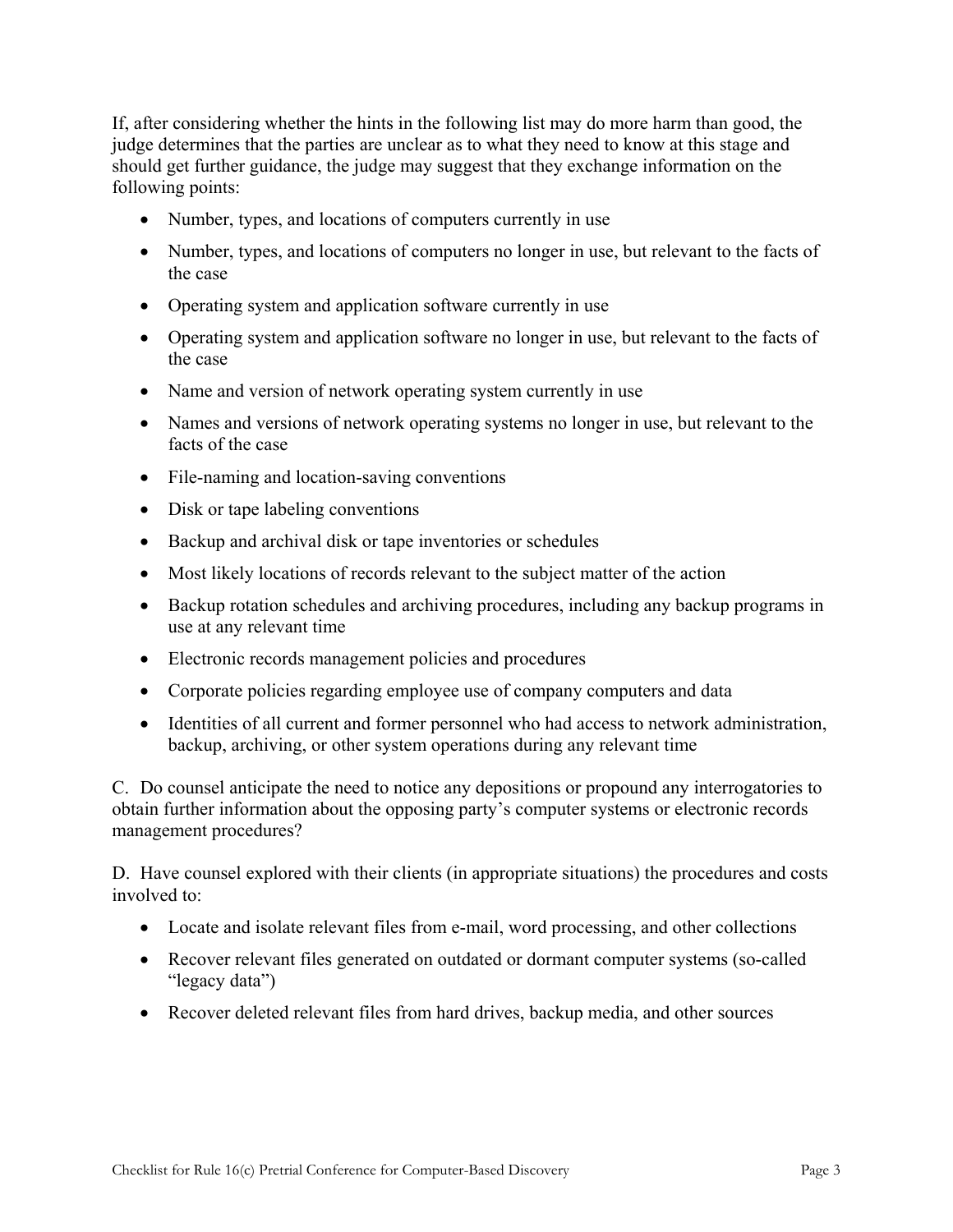E. Do counsel anticipate the need to conduct an on-site inspection of the opposing party's computer system?

- Consideration of an agreed-upon protocol
- Permission to use outside experts
- Agreement on neutral expert

### **IV. Electronic Document Production**

A. Will counsel use computerized litigation support databases to organize and store documents and other discovery material?

B. Have counsel considered common formats for all electronic document exchange, e.g., TIFF images with OCR-generated text, e-mail in ASCII format, etc.?

C. Have counsel (particularly in multi-party cases) considered a central electronic document repository?

D. Have counsel considered an attorney-client privilege non-waiver agreement, to avoid the costs associated with intensive privilege screening before production?

E. Do counsel anticipate requesting data in non-routine format, e.g.,

- Printing by respondent of electronic documents not normally in print form
- Creation by respondent of customized database reports
- Performance by respondent of customized searches or data mining

F. Have counsel agreed upon cost allocation outside the usual rule that parties absorb their own disclosure costs, e.g.,

- Requesting parties will pay non-routine data retrieval and production costs
- Parties will negotiate data recovery and legacy data restoration costs

G. Does either party anticipate objecting to the production of computer records or software necessary to manipulate the records based on:

- Trade secret
- Licensing restrictions
- Copyright restrictions
- Statutory or regulatory privacy restrictions

## **V. Testifying Experts**